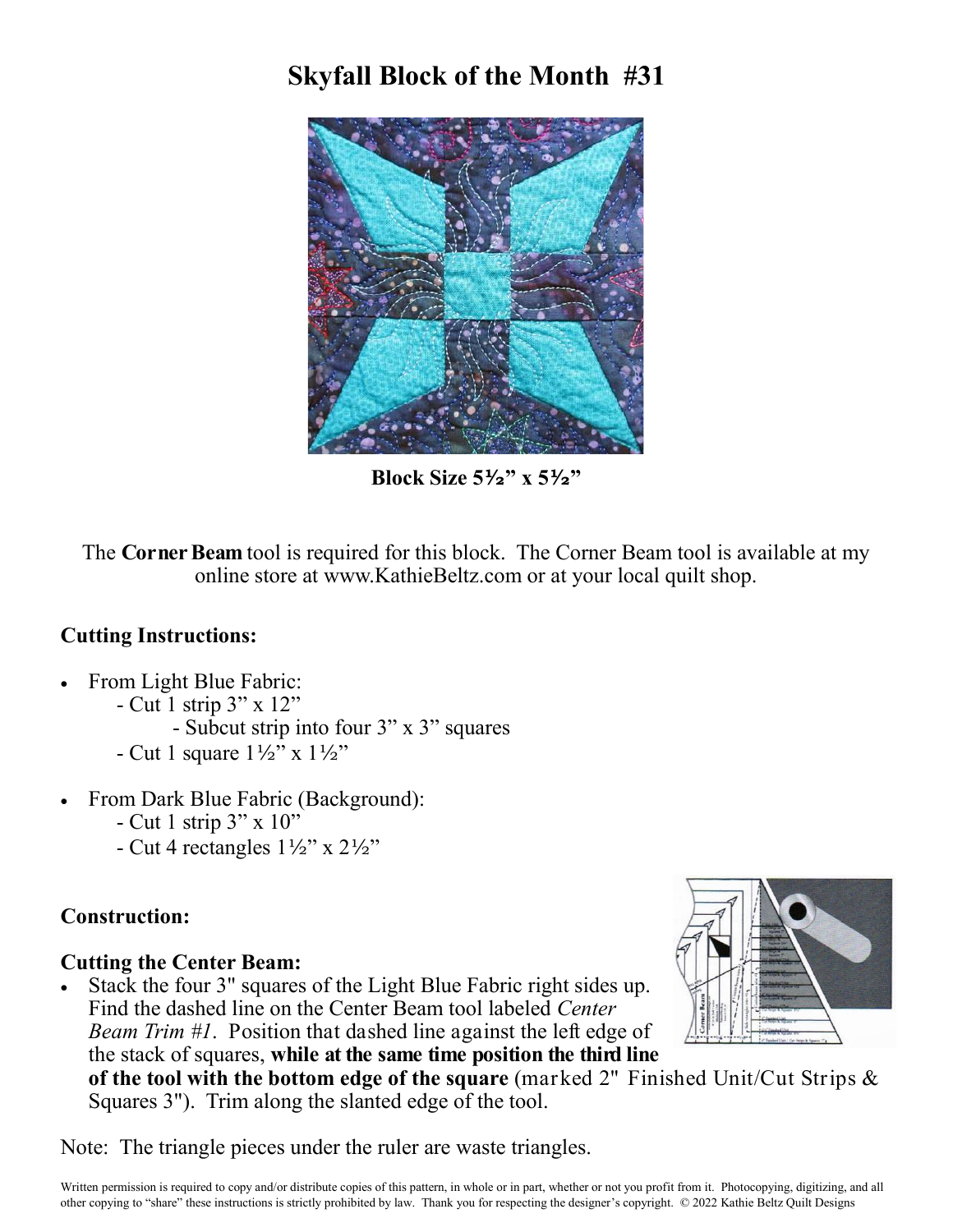Locate the dashed/dotted line labeled *Center Beam Trim #2*. Carefully lift and reposition the tool, placing the dashed/dotted line on the raw edge you just trimmed, matching up the two diagonals at the tip. Trim again along the slanted edge of the tool. The resulting kite shape will be the center of your Corner Beam unit.

Note: There will also be waste triangles from this cut that will be mirror images of the first-cut triangles.

 Set aside the trimmed triangles, and save the kite shaped units for the later Corner Beam construction.

#### **Cutting the Side Triangles:**

- Using the 3" strip of Dark Blue Fabric, fold the strip either right sides together or wrong sides together to get the mirror image pairs that you'll need for Corner Beam construction.
- Locate the solid thick line labeled *Side triangles trim #1* on the tool. Position this thick line on the trimmed end of the folded strip, **while at the same time position the third line of the tool with the bottom edge of the square** (marked 2" Finished Unit/Cut Strips & Squares 3"). Trim along the slanted edge of the tool to create the first pair of triangle shapes.
- Rotate the tool one quarter turn counterclockwise.
- Locate the line labeled *Side triangles trim #2*. This is a shared line with one of the Seam line placement lines for the sewn unit. Then locate the short, thick line near the square corner of the tool that is labeled *Second trim*. Position that line at the bottom edge of the strip, and the *Side triangles trim #2* line along the left edge of the strip that you just trimmed. Make your second cut along the straight, longest edge of the tool. This will create the second pair of triangle shapes.
- Rotate the tool back one quarter turn clockwise, line up the *Side triangles trim #1* line on the straight, left edge, and repeat the cut along the slanted edge as before. Continue cutting, rotating, and positioning until you have 4 pairs of side triangles.







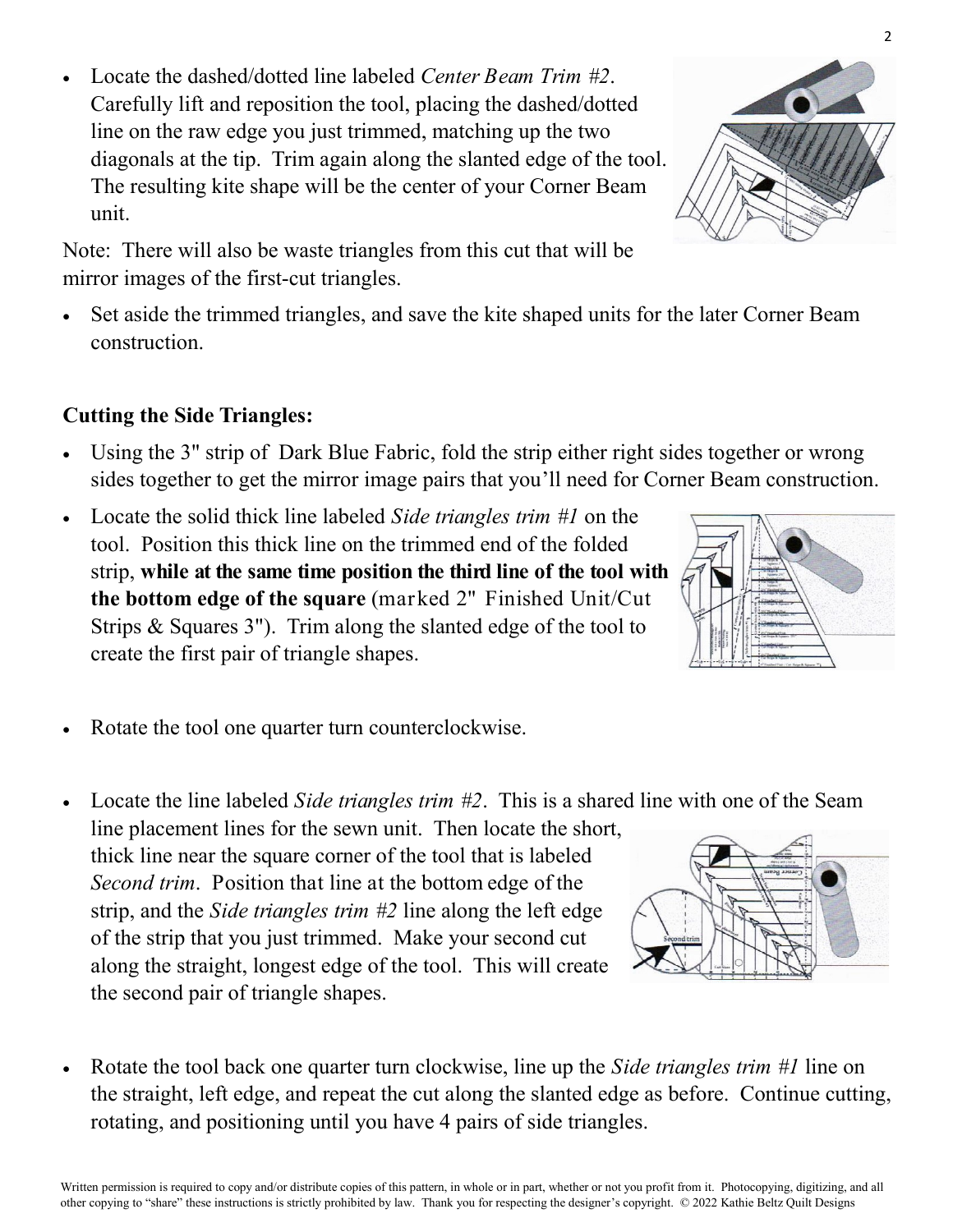#### Written permission is required to copy and/or distribute copies of this pattern, in whole or in part, whether or not you profit from it. Photocopying, digitizing, and all other copying to "share" these instructions is strictly prohibited by law. Thank you for respecting the designer's copyright. © 2022 Kathie Beltz Quilt Designs

#### **Block Construction:**

- Lay out the Light Blue kite shaped pieces and Dark Blue side triangles, all right sides up, as positioned in the diagram. Double check that the pieces are properly positioned before sewing.
- Starting with a kite shape and one side triangle, line up the pieces right sides together and raw edges even so that the triangle piece is slightly shifted down from the sharp tip of the kite piece (see diagram). Stitch into place, starting from the wide end toward the tip. Press toward the side triangle, then add the other side triangle in the same fashion.

Note: Be careful that the seam does not skew at the tip. Make sure to press the first seam before adding the second triangle.

- The completed blocks will finish slightly oversized and will need to be trimmed down. For trimming, position the pointy end of the block in the upper right hand corner. Carefully line up the two diagonal *Seam line placement* guidelines directly on top of the sewn seam lines. It is important that you play close attention to the point where the seam lines cross. Careful alignment here will give you the crisp points in this block. Trim up the right side, then from right to left across the top to square the first corner.
- Rotate the block 180 degrees. The corner you just trimmed will now be on the lower left side. Locate the lines for the 2 1/2" square on the tool, and place the square guidelines on top of the two edges you just trimmed. The V-shaped guide should line up with the sharp tip of the pieced unit. Trim up the right side, then from right to left across the top to square the second corner.